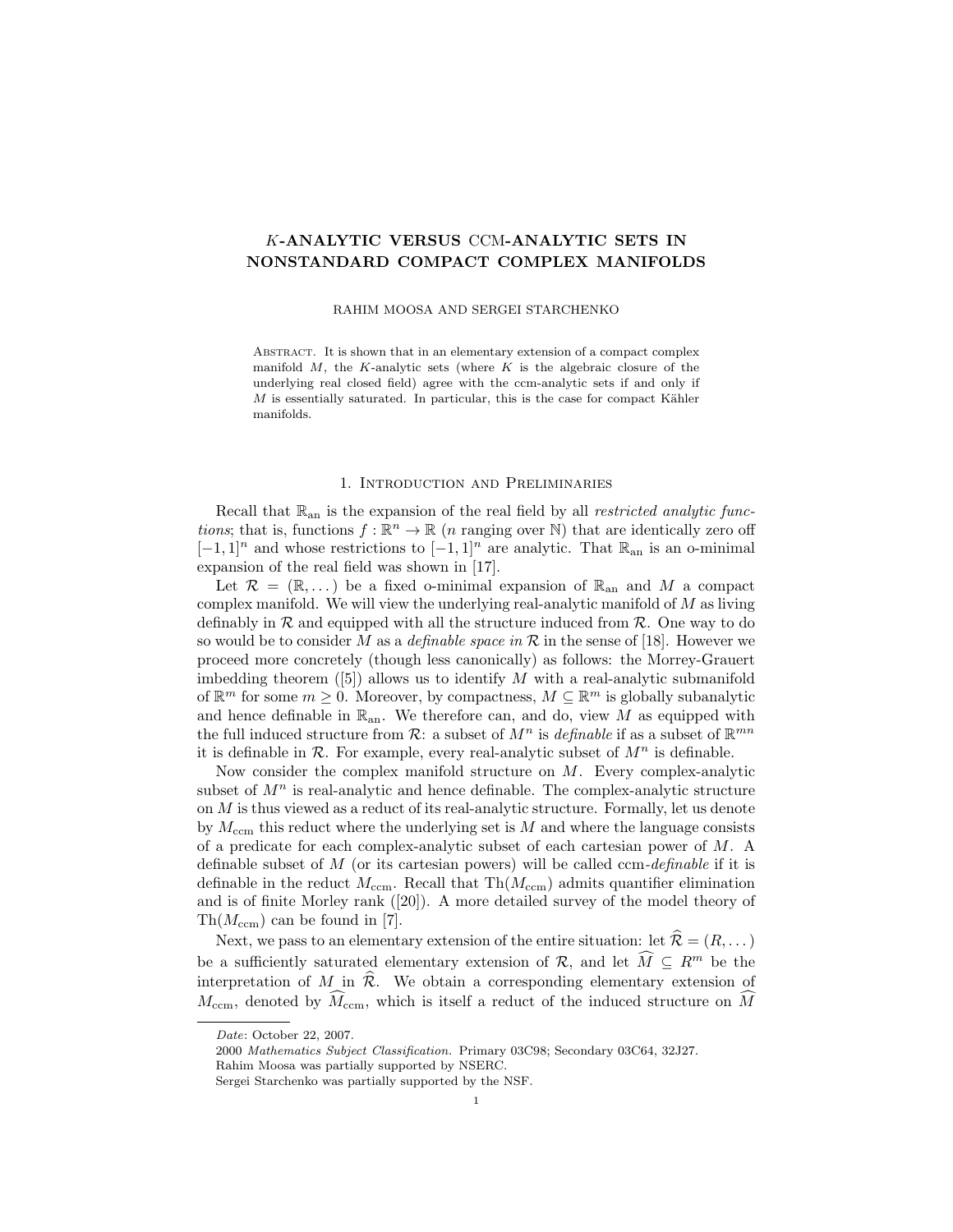from  $\widehat{\mathcal{R}}$ . So on the "nonstandard" manifold  $\widehat{M}$  we have the *definable* sets, namely those that are definable in  $\hat{\mathcal{R}}$ , and the ccm-*definable* sets, those that are definable in the reduct  $\widehat{M}_{\text{ccm}}$ .

*Notation* 1.1. If  $\mathcal{N} \preceq \widehat{\mathcal{N}}$  is an elementary extension of first-order structures, and

$$
\mathcal{F} = \{F_a = \phi(c, a)^{\mathcal{N}} : a \in A = \psi(x)^{\mathcal{N}}\}
$$

is a definable family of sets in  $N$ , then we let

$$
\widehat{\mathcal{F}} := \{ \phi(c, a)^{\widehat{\mathcal{N}}} : a \in \psi(x)^{\widehat{\mathcal{N}}} \}
$$

be the corresponding definable family in  $\widehat{\mathcal{N}}$ . A definable set in  $\widehat{\mathcal{N}}$  is then just a member of some  $\hat{\mathcal{F}}$  where  $\mathcal F$  is a definable family of definable sets in N. The study of definable sets in  $\hat{N}$  thus amounts to the study of definable families in N.

Among the definable sets in  $\widehat{M}$  there are two natural candidates for the "nonstandard complex-analytic" ones. The first of these comes from working entirely in  $\text{Th}(M_{\text{ccm}})$ :

**Definition 1.2.** A subset  $S \subseteq \widehat{M}^n$  is ccm-analytic if there exists a ccm-definable family F of complex-analytic subsets of  $M^n$  such that  $S \in \widehat{\mathcal{F}}$ .

By quantifier elimination for Th( $M_{\text{ccm}}$ ), every ccm-definable set in  $\widehat{M}$  is a finite boolean combination of ccm-analytic sets.

The second notion of "complex-analyticity" in  $\widehat{M}$  is informed by the work of Y. Peterzil and the second author on complex analysis over algebraically closed fields in o-minimal structures. Let  $R$  be a real closed field and  $K$  its algebraic closure. In [12, 13, 11] Y. Peterzil and the second author investigate differentiability with respect to the field  $K$  for functions of several variables definable in o-minimal expansions of R. Their analysis leads to a notion of  $K$ -analytic set. We will not give their definition here as we will be concerned with only a special case. Suffice it to say that K-analyticity is definable in parameters (see Corollary 4.13 of [11]), and that if  $K = \mathbb{C}$  and one is working in an o-minimal expansion of  $\mathbb{R}_{an}$  then K-analytic is just complex-analytic. It follows that if  $R$  is the underlying real closed field of an elementary extension of an o-minimal expansion of  $\mathbb{R}_{an}$ , then the notion of K-analytic subset of  $\tilde{M}$  introduced in [13] has the following more direct characterisation – which will serve as a definition for us.

**Definition 1.3.** Let R be the underlying real closed field of  $\widehat{\mathcal{R}}$  and K its algebraic closure. A subset  $S \subseteq \widehat{M}^n$  is K-analytic if there exists a definable family F of complex-analytic subsets of  $M^n$  such that  $S \in \widehat{\mathcal{F}}$ .

In particular, every ccm-analytic set is  $K$ -analytic. Our purpose in this note is to characterise the class of compact complex manifolds  $M$  for which the converse holds.

Example 1.4. Consider the case when  $M$  is a projective algebraic variety  $V$  (or rather the set of C-rational points of V). Then  $\tilde{M}$  can be identified with the Krational points of  $V$ . Moreover, by quantifier elimination and Chow's theorem, every ccm-definable family of complex-analytic subsets of  $M<sup>n</sup>$  is a Zariski-constructible family of algebraic subsets of  $M^n$ . It follows that the ccm-analytic subsets of  $\widehat{M}^n$ in this case are exactly the algebraic subsets over  $K$ . Now, in [11] Y. Peterzil and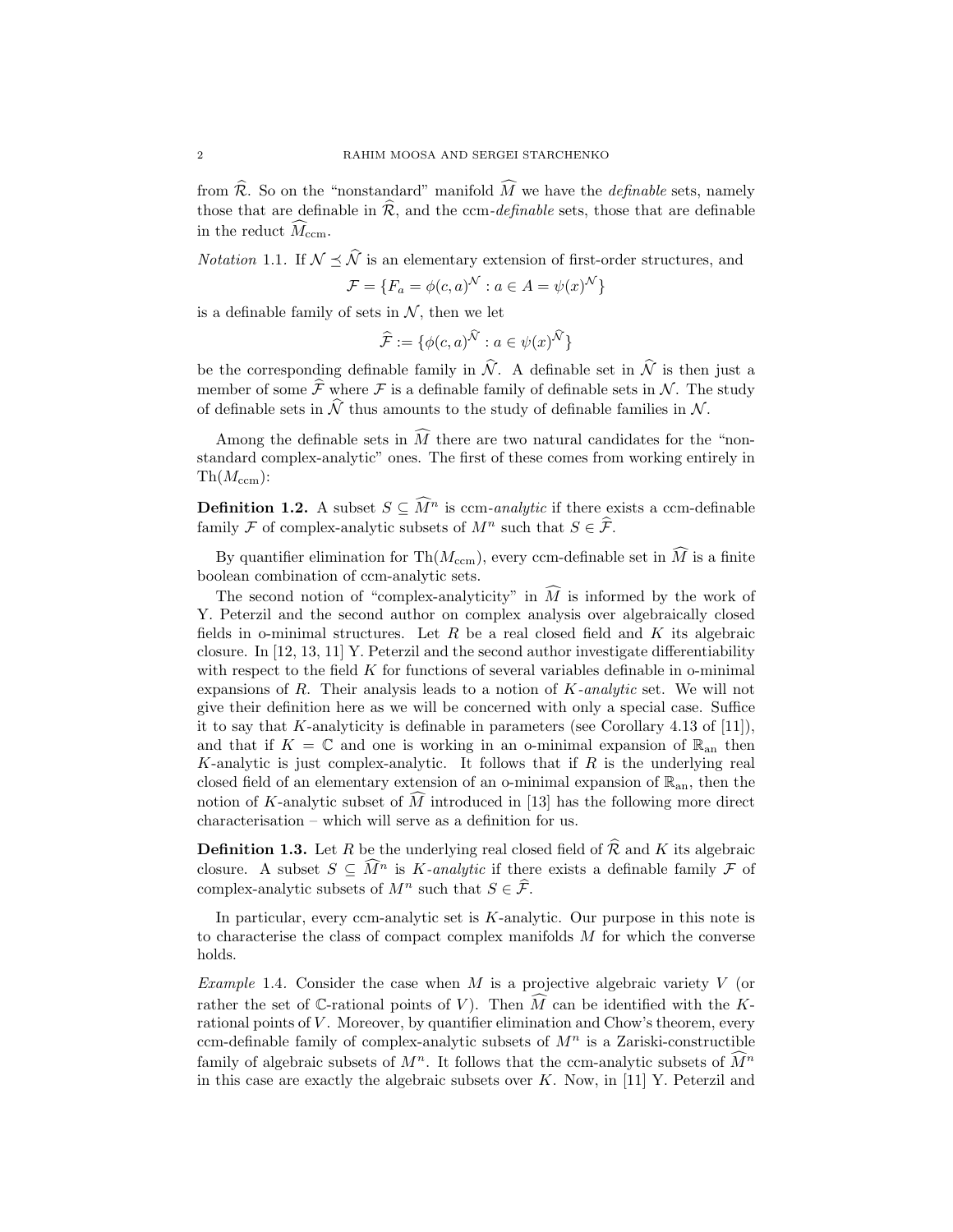the second author prove a nonstandard version of Chow's theorem so that the Kanalytic subsets of  $\widehat{M}^n$  are also just the algebraic subsets over K. Hence, for M a projective variety, K-analyticity and ccm-analyticity coincide in  $\widehat{M}$ .

Example 1.5 (See Section 3.3 of [13]). Fix real numbers a and b lying strictly between 0 and 1, and consider the Hopf surface M obtained as the quotient of  $\mathbb{C}^2 \setminus \{(0,0)\}\$ by the action of the group of automorphisms generated by  $(z,w) \mapsto$  $(az, bw)$ . It is explained in [15] that there are no infinite ccm-definable families of automorphisms of M. Hence  $\widehat{M}$  has no ccm-analytic automorphisms (i.e., no automorphims whose graph is a ccm-analytic subset of  $\widehat{M}^2$  other than the interpretations of the complex-analytic automorphisms of M itself. On the other hand, as pointed out in [13], it is not hard to construct infinite definable (in  $\mathcal{R}$ ) families of complex-analytic automorphisms of  $M$ . This gives rise to  $K$ -analytic subsets of  $\widehat{M}^2$  that are not ccm-analytic.

The characterisation we obtain will be in terms of the following notion introduced by the first author in  $[8]$ : a compact complex manifold M is essentially saturated if there exists a countable collection of complex-analytic subsets of M and its cartesian powers,  $\mathcal{L}_0$ , such that every ccm-definable set is definable (with paramaters) in the language where there is a predicate for each complex-analytic set in  $\mathcal{L}_0$ . The terminology comes from the fact (Proposition 2.3 of [8]) that if M is essentially saturated and  $\mathcal{L}_0$  is as above, then the structure  $(M, \mathcal{L}_0)$  is saturated, and definability in  $(M, \mathcal{L}_0)$  and  $M_{\text{ccm}}$  agree.

Our main observation is the following result which we prove in Section 3.

Theorem 1.6. The following are equivalent:

- (a) M is essentially saturated.
- (b) The K-analytic and ccm-analytic subsets of  $\widehat{M}^n$ , for all  $n > 0$ , coincide.

Since compact Kähler manifolds are essentially saturated (see Section 4 of  $[8]$ ), we obtain:

**Corollary 1.7.** If M is a compact Kähler manifold then every K-analytic subset of  $M^n$  is ccm-analytic, for all  $n > 0$ .

We would like to thank Kobi Peterzil and Patrick Speissegger with whom we had several discussions that lead to the observations contained in this paper.

## 2. The Barlet Space, Essential Saturation, and Volume

In [8] essential saturation is given a geometric characterisation in terms of certain universal families of analytic subspaces. In this section we will recall Barlet's space of compact cycles of a complex manifold, recast essential saturation as a condition on the Barlet spaces, and discuss a theorem of Lieberman's which will be used in the proof of Theorem 1.6. A more detailed exposition of this material can be found in Section 3 of [9].

 $\sum n_i Z_i$  where the  $Z_i$ 's are distinct k-dimensional irreducible compact complex-For M any complex manifold, a k-cycle of M is a finite linear combination  $Z =$ identify in analytic subsets of M, and each  $n_i$  is a positive integer called the *multiplicity* of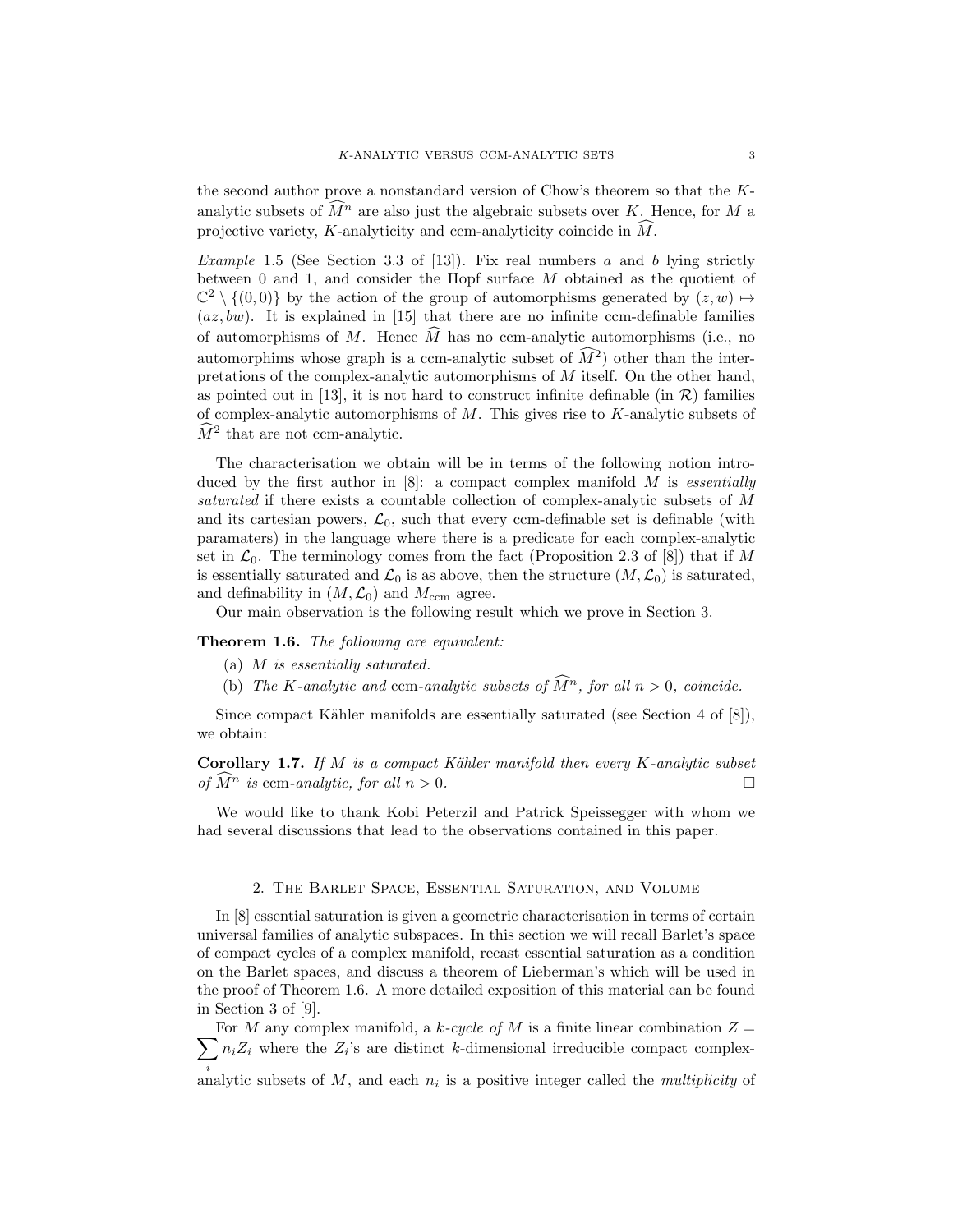$Z_i$  in Z. By |Z| we mean the underlying set or *support* of Z, namely  $\bigcup Z_i$ . We

denote the set of all k-cycles of M by  $\mathcal{B}_k(M)$ , and the set of all cycles of M by  $\mathcal{B}(M) := \bigcup \mathcal{B}_k(M)$ . In [1] Barlet endowed  $\mathcal{B}_k(M)$  with a natural structure of a complex-analytic space whereby if for  $s \in \mathcal{B}_k(M)$  we let  $Z_s$  denote the cycle respresented by s, then the set  $\{(s, x) : s \in \mathcal{B}_k(M), x \in |Z_s|\}$  is a complex-analytic subset of  $\mathcal{B}_k(M) \times M$ . Equipped with this complex structure,  $\mathcal{B}(M)$  is called the Barlet space of  $M$ . When  $M$  is a projective variety the Barlet space coincides with the Chow scheme. In [3] it is shown that

$$
\mathcal{B}^*(M) := \{ s \in \mathcal{B}(M) : Z_s \text{ is irreducible with multiplicity } 1 \}
$$

is a Zariski open subset of  $\mathcal{B}(M)$ : its complement in  $\mathcal{B}(M)$  is a proper complexanalytic subset. An irreducible component of  $\mathcal{B}(M)$  is *prime* if it has nonempty intersection with  $\mathcal{B}^*(M)$ .

The characterisation of essential saturation referred to above can be expressed in terms of the Barlet space as follows.

**Fact 2.1** (Moosa [8]). Suppose M is a compact complex manifold. Then M is essentially saturated if and only if every prime component of  $\mathcal{B}(M^n)$  is compact, for all  $n > 0$ .

Actually, in Theorem 3.3 of [8] this is done with the universal family of analytic subspaces – the *Douady space* – rather than cycles. However, the same arguments work for Barlet spaces as well.<sup>1</sup> Or alternatively, since there is a holomorphic map from the Douady space to the Barlet space whose image contains  $\mathcal{B}^*(M)$  (see Chapitre V of [1]), compactness of the components of the Douady space implies compactness of the prime components of the Barlet space.

The main technique for determining whether a prime component of the Barlet space is compact comes from a theorem of Lieberman's which involves some hermitian geometry: Recall that if  $M$  is a complex manifold then there is a oneto-one correspondence between hermitian metrics and positive real (1, 1)-forms on M, given by  $h \mapsto \omega := -\text{Im}(h)$ . Moreover, Re(h) is a reimannian metric on M. Wirtinger's theorem allows us to compute the volume of a compact complex submanifold of M with respect to this riemannian metric (denoted by  $vol<sub>h</sub>$ ) by integrating the appropriate exterior power of the assocated  $(1, 1)$ -form over the submanifold: if  $Z \subseteq M$  is a compact complex submanifold of complex-dimension  $k$ , then the volume of  $Z$  is given by

(2.1) 
$$
\operatorname{vol}_h(Z) = \frac{1}{k!} \int_Z \omega^k
$$

where  $\omega^k$  is the kth exterior power of  $\omega$  (see Section 3.1 of [19]).

If Z is a possibly singular complex-analytic subset (irreducible, compact, dimension k), then equation (2.1) can serve as the *definition* of volume; it agrees with the volume of the regular locus of Z. More generally, if  $Z = \sum_i n_i Z_i$  is a k-cycle of M, then the volume of Z with respect to h is  $\mathrm{vol}_h(Z) := \sum_i n_i \mathrm{vol}_h(Z_i)$ .

Note that taking volumes of cycles induces a function  $\mathrm{vol}_h : \mathcal{B}(M) \to \mathbb{R}$  given by  $\mathrm{vol}_h(s) := \mathrm{vol}_h(Z_s)$ .

<sup>&</sup>lt;sup>1</sup>Indeed it is easier as one can replace the use of Hironaka's flattening theorem by the much simpler geometric flattening theorem of [2].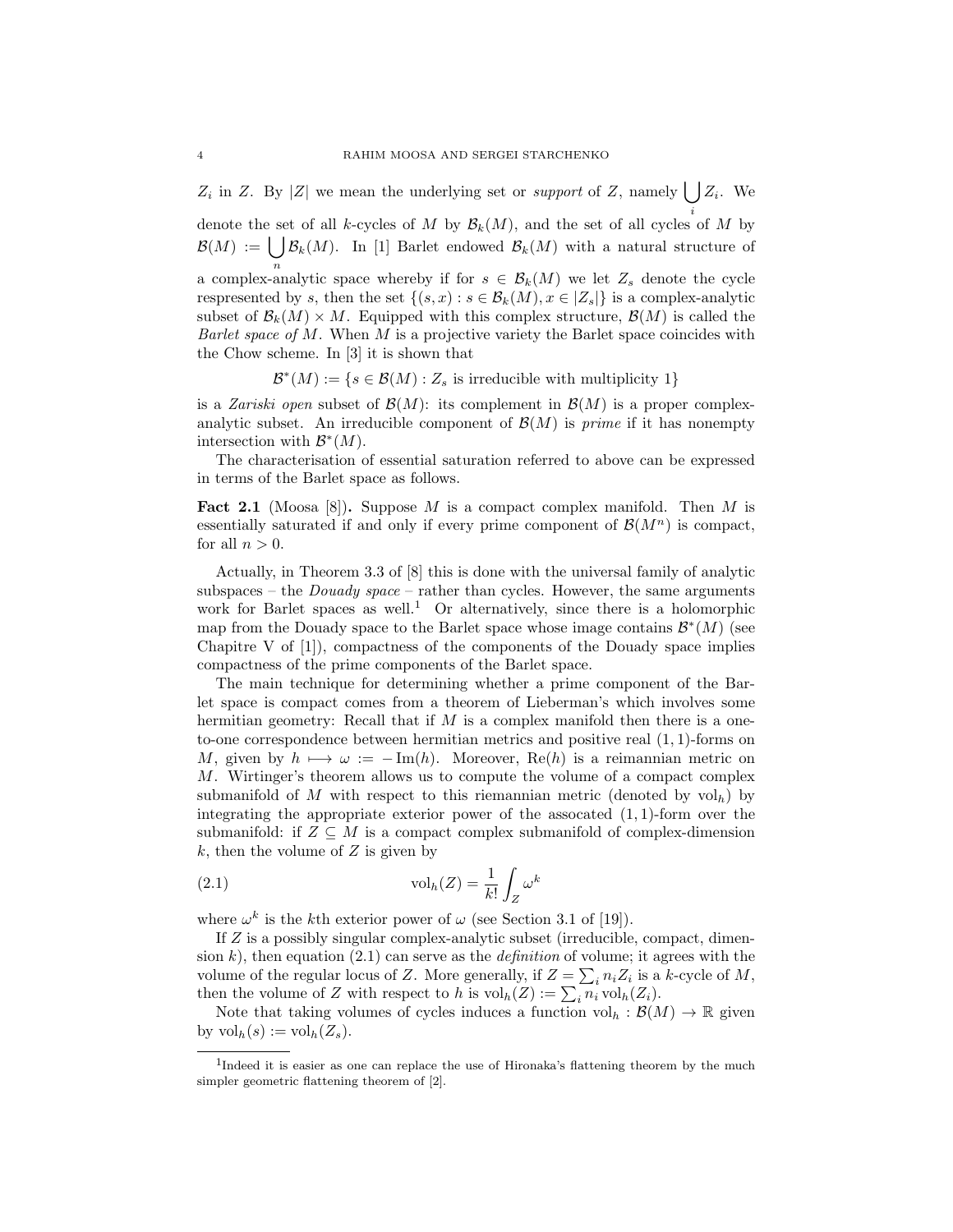**Fact 2.2** (Lieberman [6]). Suppose M is a compact complex manifold equipped with a hermitian metric h, and X is any subset of  $\mathcal{B}(M)$ . Then X is relatively compact in  $\mathcal{B}(M)$  if and only if vol<sub>h</sub> is bounded on X.

One application of this fact is to show that compact Kähler manifolds are essentially saturated (see Section 3 of [9]). We will use Lieberman's theorem together with the following consequence of a result of van den Dries' to prove Theorem 1.6.

Proposition 2.3. Suppose M is a compact complex manifold (viewed as a definable space in an o-minimal expansion  $\mathcal R$  of  $\mathbb R_{\rm an}$ ) and h is a hermitian metric on M. If F is a definable family of complex-analytic subsets of M then  $\{vol_h(F) : F \in \mathcal{F}\}\$ is bounded.

Proof. In the e-print [10] there is an argument for how this follows from the fact (Proposition 4.1 of [16]) that Hausdorff measure in definable families is bounded. For the sake of completeness we include it here.

Let  $\mathcal{F} = \{F_a : a \in A\}$ . Since complex-dimension is twice the real-dimension and the latter is definable in parameters by o-minimality, we may assume that there is a  $k \geq 0$  such that  $\dim_{\mathbb{C}}(F_a) = k$  for all  $a \in A$ . By compactness of M it suffices to show that for each  $p \in M$  there is an open neighbourhood V of p such that  $\mathrm{vol}_h(F_a \cap V)$  is bounded as a varies in A.

Consider a chart  $\alpha: V \to D$  at p such that D is a definable bounded open ball in  $\mathbb{C}^m$  (where  $m = \dim_{\mathbb{C}}(M)$ ) and  $\alpha(p) = 0$ . Then  $\text{Re}(h)|_V$  induces via  $\alpha$  a riemannian metric g on D. For each  $d \in D$ , let  $r_d$  be the maximum of  $g_d(v, v)$  for all v in the closed unit sphere in the tangent space  $T_dD$  of D at d. By the continuity of the map  $d \mapsto r_d$ , for a smaller open ball D' compactly contained in D, there is an  $r > 0$  such that  $r_d \leq r$  for all  $d \in D'$ . Shrinking the chart if necessary we may assume  $D' = D$ . Replacing  $\alpha$  with  $\frac{\alpha}{\sqrt{r}}$ , we can now assume that for all  $d \in D$  and all  $v \in T_dD$ ,  $g_d(v, v) \leq ||v||_d^2$  where  $|| \cdot ||$  denotes the standard norm. In other words, the length of tangent vectors with respect to the riemannian metric induced on D from  $h|_V$  is not greater than the length with respect to the standard metric. It follows that the volume of  $\alpha(F_a \cap V)$  with respect to the standard riemannian metric on D is not less than  $vol_h(F_a \cap V)$ , for any  $a \in A$ . But the volume of  $\alpha(F_a \cap V)$  with respect to the standard Riemannian metric is equal to the  $2k$ -dimensional Hausdorff measure of  $\alpha(F_a \cap V)$ . Since  $\{F_a \cap V : a \in A\}$  is a definable family, the 2k-dimensional Hausdorff measure of  $\alpha(F_a \cap V)$  is bounded as a varies in A by Proposition 4.1 of [16]. Hence,  $\text{vol}_h(F_a \cap V)$  is bounded as a varies in A, as desired.

### 3. Proof of Theorem 1.6

We begin with a characterisation of ccm-analytic subsets that is more along the lines of  $[14, 7]$ . Let A be the many-sorted structure where there is a sort for each compact complex-analytic space (not necessarily smooth) and the language consists of a predicate for each complex-analytic subset of each cartesian product of sorts. Then  $\text{Th}(\mathcal{A})$  admits quantifier elimination and is of finite Morley rank (sort by sort). If M is a compact complex manifold then M is a sort of  $A$  and  $M_{\text{ccm}}$  is just the structure induced on M by A. The whole many-sorted structure A is interpretable in R. Hence there is a corresponding elementary extension  $\widehat{\mathcal{A}}$  of A interpretable in  $\mathcal{R}$ .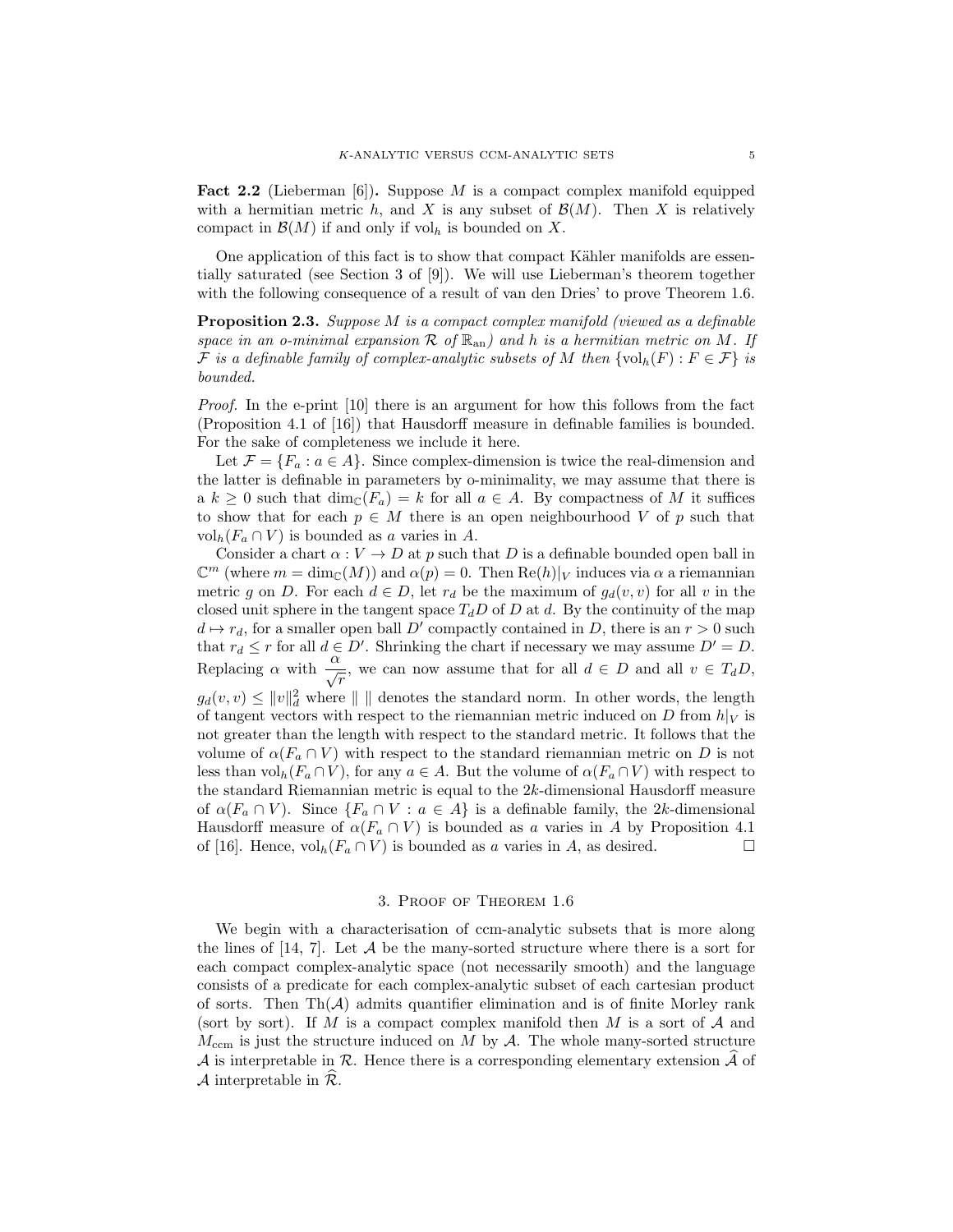**Lemma 3.1.** A subset  $S \subseteq \widehat{M}^n$  is ccm-analytic if and only if there exist:

- an irreducible compact complex-analytic space B,
- a complex-analytic subset  $Z \subseteq B \times M^n$ , and
- a generic point  $e$  of  $B$  in  $\mathcal{A},$

such that S is the fibre of Z above e in  $\widehat{A}$ .

Proof. This is discussed in detail in Section 6 of [7], but we give some explanations here. First of all, suppose S is the generic fibre of  $Z \to B$  where B and  $Z \subseteq B \times M^n$ are as in the lemma. Note that  $\mathcal{F} := \{Z_b : b \in B\}$  is a family of complex-analytic subsets of  $M^n$  definable in A. By definability of types, F is actually definable with paramaters from  $M$  itself. Hence  $\mathcal F$  is a ccm-definable family of complex-analytic subsets of  $M^n$ . Since  $S \in \widehat{\mathcal{F}}$ , S is ccm-analytic.

For the converse, suppose  $S \in \hat{\mathcal{F}}$  for some ccm-definable family of complexanalyitc subsets of  $M^n$ . Then there are ccm-definable sets  $E \subseteq M^{\ell}$  and  $F \subseteq E \times M^n$ whose fibres over E are complex-analytic, and such that for some  $e \in E(M_{\text{ccm}})$ ,  $S = F_e$ . Let  $a \in S$  be a generic point of S over e (so a is not contained in any proper e-definable ccm-analytic subset of S). Let  $B := \text{locus}(e)$  be the smallest complex-analytic subset of  $M^\ell$  with  $e \in B(\widehat{M})$ . Let  $Z := \text{locus}(e, a) \subseteq B \times M^n$ .<br>Then it is not hard to see that  $S = Z_e$ . Then it is not hard to see that  $S = Z_e$ .

Proof of Theorem 1.6. Let us recall the set-up of the theorem:

- $M$  is a compact complex manifold viewed as a definable set in a fixed ominimal expansion  $\mathcal R$  of  $\mathbb{R}_{an}$ .
- $\mathcal R$  is a sufficiently saturated elementary extension of  $\mathcal R$  with underlying real closed field  $R$  whose algebraic closure is  $K$ .
- $\hat{M}$  is the corresponding elementary extension of M viewed as a definable set in  $\widehat{\mathcal{R}}$ .

We first show (a) implies (b): that if  $M$  is essentially saturated then every  $K$ analytic subset of  $\widehat{M}^n$  is ccm-analytic, for all  $n > 0$ . So assume that M is essentially saturated and let  $S \subseteq \widehat{M}^n$  be K-analytic. Let  $\mathcal{F} = \{F_a : a \in A\}$  be a definable family of complex-analyitc susbets of  $M^n$  such that  $S \in \widehat{\mathcal{F}}$ .

First of all, by the definable trivialisation theorem in o-minimal structures (see Chapter 9 of [18]) the connected components of reg $(F_a)$ , and hence the irreducible components of  $F_a$ , are uniformly definable. By taking unions it therefore suffices to consider the case when each  $F_a$  is irreducible.

Hence, for each  $a \in A$  there is a unique  $b \in \mathcal{B}^*(M^n)$  such that  $F_a = Z_b$ . Let  $X \subseteq \mathcal{B}^*(M^n)$  be the set of such b's. Now fix a hermitian metric h on  $M^n$ . By Proposition 2.3 { $vol_h(F_a)$ :  $a \in A$ } is bounded, and hence  $vol_h$  is bounded on X. It follows that X is relatively compact in  $\mathcal{B}(M^n)$  (this is Fact 2.2). So X is contained in the union of finitely many prime components of  $\mathcal{B}(M^n)$ , say

 $B := \begin{pmatrix} \ell \\ \end{pmatrix}$  $B_i$ . By essential saturation, each  $B_i$  is compact (this is Fact 2.1). Hence

 $\mathcal{G}:=\{\overline{Z}_b: b\in B\cap \mathcal{B}^*(M^n)\}$  is a ccm-definable family of complex-analytic subsets of  $M^n$  (see Remark 3.1). Since  $X \subseteq B \cap \mathcal{B}^*(M^n)$ , every member of  $\mathcal F$  is in  $\mathcal G$ . It follows that every member of  $\hat{\mathcal{F}}$  is in  $\hat{\mathcal{G}}$ . In particular  $S \in \hat{\mathcal{G}}$ , and so S is ccm-analytic as desired.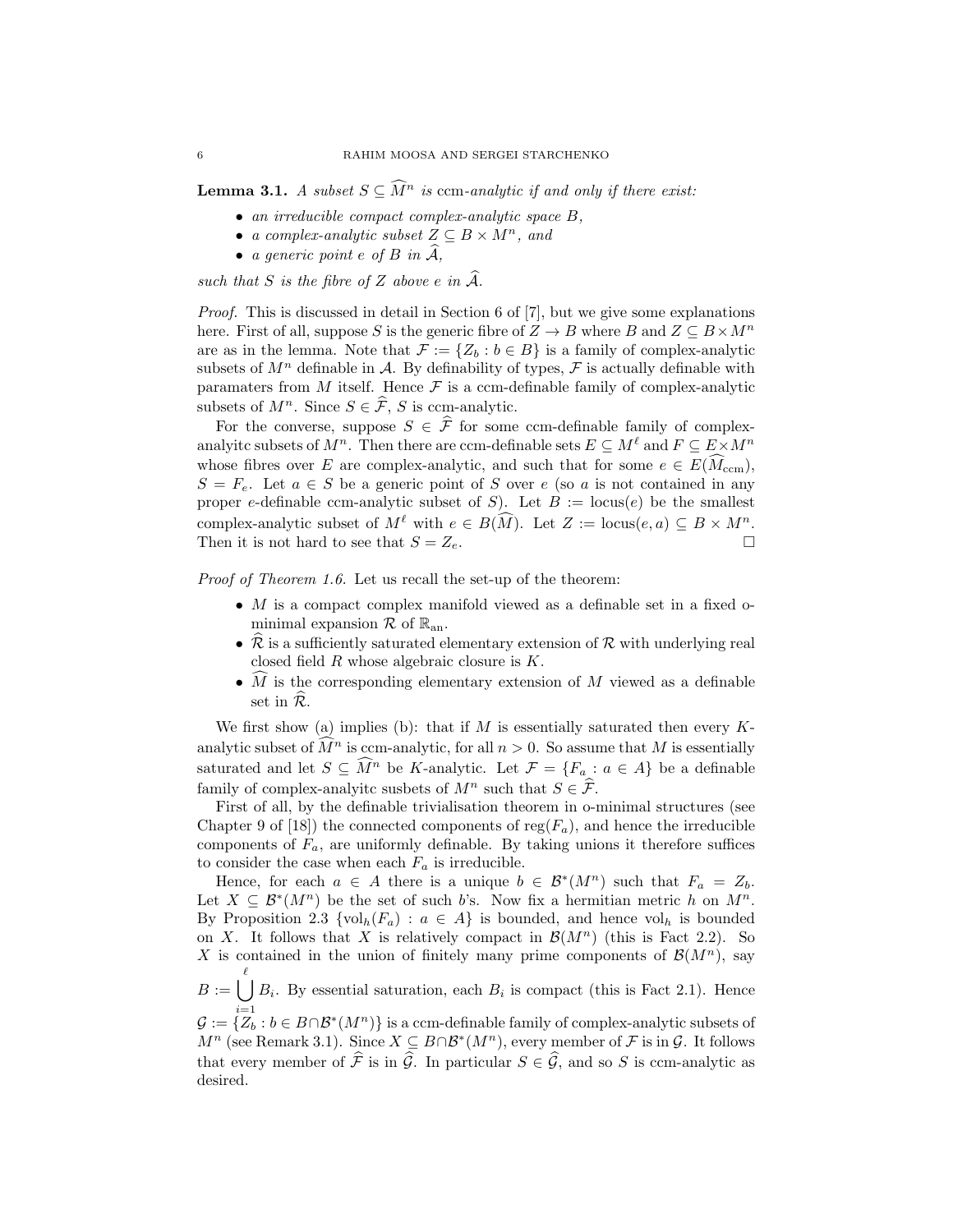For the converse assume that  $M$  is not essentially saturated. By Fact 2.1, for some  $n > 0$ , there exists a non-compact prime component  $B_0$  of  $\mathcal{B}(M^n)$ . Let  $B_1 := \text{reg}(B_0) \cap \mathcal{B}^*(M^n)$ . Then  $B_1$  is a nonempty Zariski open subset of  $B_0$  and is a complex-analytic manifold. Using the Morrey-Grauert imbedding theorem we may assume that  $B_1 \subseteq \mathbb{R}^{\ell}$  for some  $\ell \geq 0$ , and that as a real-analytic manifold it is a submanifold of  $\mathbb{R}^{\ell}$ . Since  $G_0 := \{(s, x) : s \in B_0, x \in |Z_s|\}$  is a complex-analytic subset of  $B_0 \times M^n$ ,  $G_1 := \{(s, x) : s \in B_1, x \in |Z_s|\}$  is real-analytic as a subset of  $\mathbb{R}^{\ell} \times \mathbb{R}^{mn}$ . Now fix an arbitrary  $a \in B_1$ , choose  $V \subseteq \mathbb{R}^{\ell}$  an open ball of radius one centred at a, and set  $D := V \cap B_1$ . Then  $G_1 \cap (D \times \mathbb{R}^{mn})$  is a real-analytic subset of  $\mathbb{R}^{\ell} \times \mathbb{R}^{mn}$  which is relatively compact (being contained in  $D \times M^n$ ). Hence  $G_1 \cap (D \times \mathbb{R}^{mn})$  is definable in  $\mathbb{R}_{\text{an}}$ . It follows that  $\mathcal{F} := \{Z_d : d \in D\}$  is definable in  $R$ . The point here is that this definable family of complex-analytic subsets of  $M<sup>n</sup>$  has as its parameter space a nonempty open subset of the noncompact prime component  $B_0$ . We will show that this forces some member of  $\mathcal F$  to not be ccm-analytic. (Note that  $\mathcal F$  itself fails to be ccm-definable because  $D$  is not ccm-definable.)

**Claim 3.2.** If  $S \in \hat{\mathcal{F}}$  is ccm-analytic then there exists a *compact* complex-analytic subset  $C \subseteq \mathcal{B}(M^n)$  such that  $S \in \widehat{\mathcal{G}}$  where  $\mathcal{G} := \{Z_c : c \in C \cap \mathcal{B}^*(M^n)\}.$ 

Proof of claim. By Lemma 3.1, there exists an irreducible compact complex-analytic set A and a complex-analytic subset  $F \subseteq A \times M^n$ , such that S is a generic fibre of F over A in  $\widehat{A}$ . Note that since  $S \in \widehat{\mathcal{F}}$ , every non-empty Zariski open subset of A contains an element a such that  $F_a \in \mathcal{F}$ . As the members of  $\mathcal F$  are irreducible, it follows that over a nonempty Zariski open subset of  $A$  the fibres of  $F$  are irreducible. In particular, there is a unique irrreducible component of  $F$  that projects onto  $A$  and which contains the general fibres of  $F$ , and hence we may replace  $F$ by this irreducible component. Note also that after possibly shrinking the Zariski open set, these general fibres are of constant dimension. It follows by the universal property of the Barlet space (together with the geometric flattening theorem of [2]) that there exists a meromorphic map  $g : A \to \mathcal{B}(M^n)$  and a nonempty Zariski open subset  $U \subseteq A$  such that for all  $a \in U$ ,  $g(a) \in \mathcal{B}^*(M^n)$  and  $F_a = Z_{g(a)}$  (see for example Proposition 2.20 of [4]). Let C be the closure of the image of  $\hat{U}$  under  $g$  – which will be an irreducible compact complex-analytic subset of  $\mathcal{B}(M^n)$  since A is compact and g is meromorphic – and let  $\mathcal{G} := \{Z_c : c \in C \cap \mathcal{B}^*(M^n)\}\.$  Since S is a generic fibre of F over  $A, S \in \mathcal{G}$ .

Suppose for a contradiction that every member of  $\hat{\mathcal{F}}$  is ccm-analytic. By saturation and the claim  $\mathcal F$  must be covered by finitely many families of the form given by the claim. Taking unions this means that there exists a compact complex-analytic subset  $C \subseteq \mathcal{B}(M^n)$  such that every member of F is contained in  $\mathcal{G} := \{Z_c : c \in$  $C \cap \mathcal{B}^*(M^n)$ . But this means that  $D \subseteq C \cap B_0$ . By construction, D is a nonempty open subset of  $B_0$  while  $C \cap B_0$  is a complex-analytic subset of the irreducible complex-analytic space  $B_0$ . Hence  $B_0 = C \cap B_0$ , and so  $B_0$  is an irreducible component of C. But this contradicts the fact that C is compact while  $B_0$  is not. There must therefore exist some member of  $\mathcal{F}$  that is not ccm-analytic. We have shown that not every K-analytic set is ccm-analytic, as desired.

This completes the proof of Theorem 1.6.